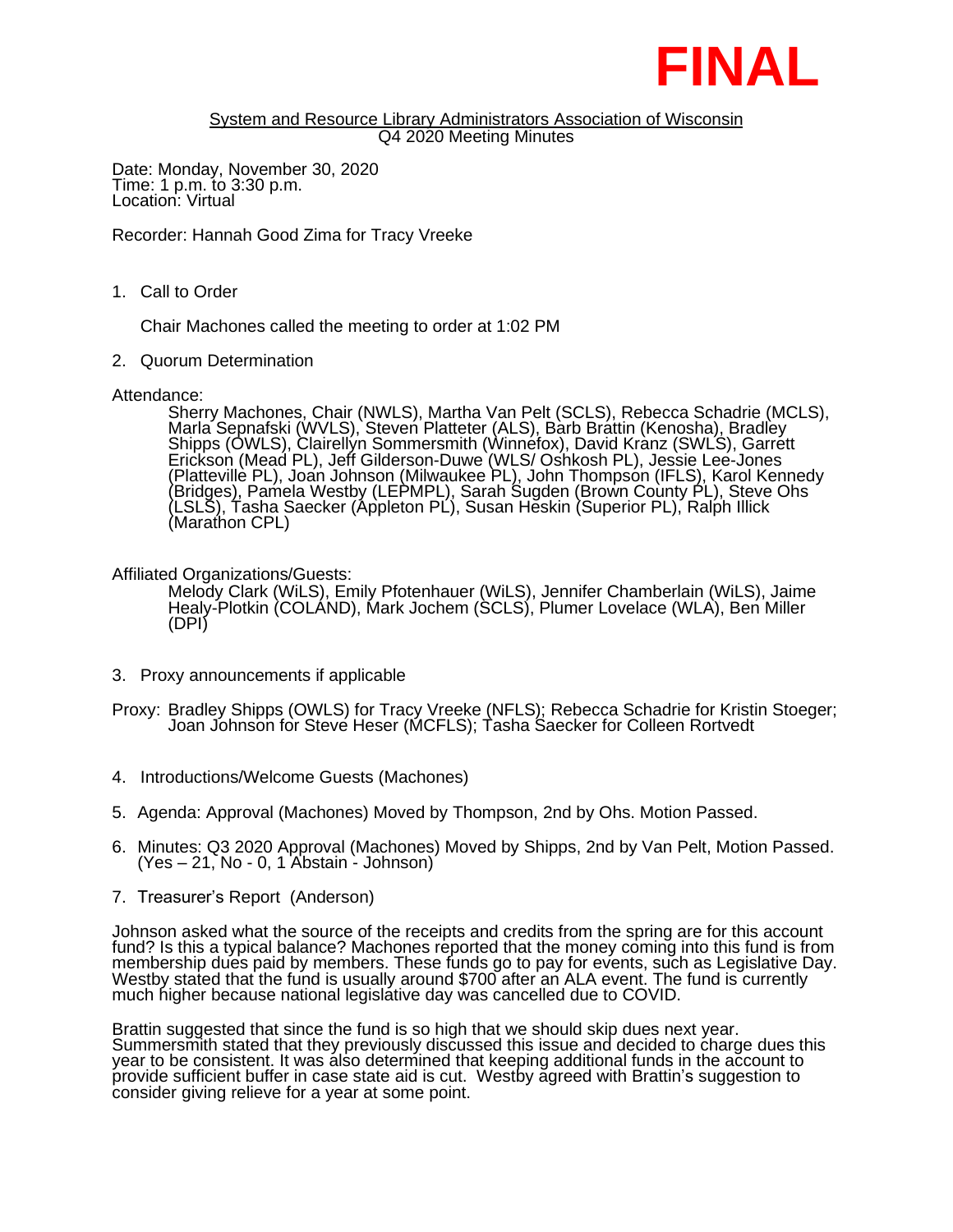Machones stated that the issue will be put on the February agenda for discussion and possible action. Old minutes will be reviewed to confirm what the intent of the money was to be. Anderson will be able to provide a full report at the next meeting.

Motion to approve report made by Gilderson-Duwe, 2nd by Kennedy, Motion Passed.

## 8. LD&L Report (Gay)

a) Messaging by Libraries Regarding Reduced Services Due to COVID

Machones stated that libraries should look at the Legislative Update section of the report. There is a focus on messaging to avoid using the term "closed" and use reduced services or other alternative terms. The idea that libraries are closed is affecting the way legislators are seeing libraries and whether they can cut their budgets.

Shipps reported that this issue was discussed at the system directors' meeting. OWLS is working on a brainstorming document and they will share with the state marketing cohort so we can make the resources available for everyone. Also, need to coordinate with LD&L to avoid conflicting messaging. Machones reported that within the next month or so, LD&L will have a better idea of where this is going and Shipps should be in contact with her about it. Brainstorming document can be found at: [https://docs.google.com/document/d/1WVFM4HyFEbrYeTrp5P7rSBU\\_H4QUr1Hqid9zRdYKsHo](https://docs.google.com/document/d/1WVFM4HyFEbrYeTrp5P7rSBU_H4QUr1Hqid9zRdYKsHo/edit?usp=sharing) [/edit?usp=sharing](https://docs.google.com/document/d/1WVFM4HyFEbrYeTrp5P7rSBU_H4QUr1Hqid9zRdYKsHo/edit?usp=sharing)

Johnson stated that she just had this discussion with her administrative team. Wanted to ensure they understand that we are still providing critical services even if the doors are closed. Currently using terms like no-contact, alternative, contactless. If others are using other terms please share.

Westby had this discussion at her leadership meeting as well. Had a hard time convincing communication team that we can't use the word "closed."

b) Joint Library Funding Exemption

Brattin asked whether she was calculating the Joint Library Funding exemption. She always checks to make sure they pay the average of the last 3 years. Thompson stated that this calculation is correct. Thompson was recently contacted by the Mayor of Hudson who wants the level to be raised to solve a local issue. Don't want exemption to go away but they want it tweaked.

c) Library Stories

Van Pelt reported that Vicky Teal Lovely has been traveling around the state with her son who is in film school. They have been collecting and filming library patrons which will be utilized at Legislative Day. Coming along well and looks very professional. Contact Vicky to see if your libraries have been filmed or not.

- 9. Libraries Activating Workforce Development Skills (LAWDS) Project (Berninger, Jochem)
	- (a) Jochem reported that a project coordinator, Carl Jaskolski, was hired.
	- (b) The LAWDS group is still meeting monthly but at a new time on the fourth Tuesday of the month from 2-3pm.
	- (c) LAWDS has been discussing improving communication between workforce development, libraries and system partners and how best to reach out to one another.
	- (d) Workforce Equity Grants from DWD libraries can apply for these grants to enhance workforce services. Available to Kenosha, Racine, Walworth and Milwaukee Counties. Grants are aimed at helping out workforce equity especially for disparities in employment and training availability.
	- (e) Promotional materials such as posters, yard signs and window clings, are still being distributed.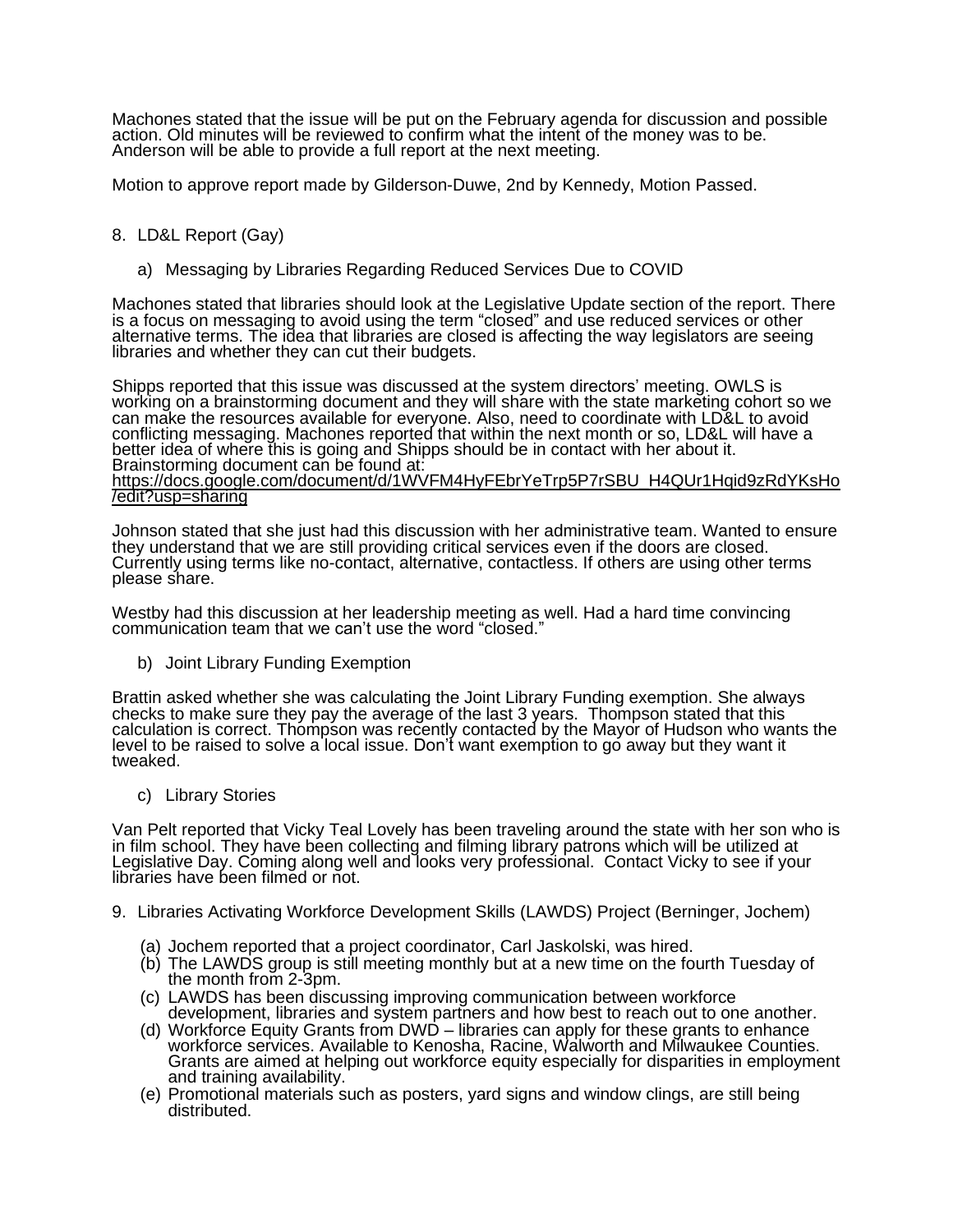(f) Training – Labor market information module is scheduled to be available after January 2021. This training will focus on how to find workforce development data and information including unemployment data, etc.

10.Impact of COVID-19 on Libraries

Ohs stated that library directors are beginning to discuss the concept of how to reestablish library relationships with patrons once the pandemic ends. What opportunities might there be for coordination across the state? For patrons that have stopped using the library, how do we connect with them again?

Westby stated that we do take for granted the idea that people will be back but there are folks that have dropped off and may not return.

Gilderson-Duwe pointed out that the silver lining, both at the system level and in local libraries, is that libraries have been pushed to try new things such as new platforms and virtual programming. Given that the biggest complaint is that patrons can no longer browse the shelves, we are also developing staff picks on YouTube and creating a more active readers advisory service.

Brattin agrees that the readers' advisory piece has been very popular with patrons now. The library has also been partnering with local municipality to ensure that the library is part of the discussion when the area is redeveloped. Additionally, working to show worth to local community and municipality that library workers are essential workers and should not be shut down. Library also conducted survey of parents about what would make them come back and 49% chose "I just want to be back in the library." Believes people desire a safe and free gathering place which is incredibly valuable to the community.

Ohs asked the group what they think will be the thing that changed the most for public library service at the end of the pandemic?

Kennedy, Saecker and Sommersmith believe that the development of virtual programming and the ability to make programming accessible for those that cannot make it to the library has been the biggest change.

Gilderson-Duwe believes that personal management and the acceptance of telework have been the biggest changes.

Johnson agrees that the change in telework and virtual programming have been the biggest changes. Johnson asked whether SRLAAW has done advocacy work at the state level in regard to broadband access. Machones reported that a COLAND subcommittee has the issue as one of their committee tasks. WLA/LD&L will also be addressing that as the governor's task force moves ahead. Kurt Kiefer is on the task force and can report back.

Shipps believes that for systems, the biggest change will be totally rethinking space needs given the availability of remote working.

Van Pelt believes the biggest change was getting the word out nationally that broadband is important for everyone everywhere.

11.Affiliated Organization Reports:

1. Recollection Wisconsin – Pfotenhauer submitted written report. (A) She highlighted that there are three openings on the Recollect WI Steering Committee. Nomination period open through the end of December. Looking for representatives from the southwest, central and northcentral parts of the state and from a range of institutions. (B) In regard to LD&L, you can remind legislators that while the library is not open for traditional services, local history resources are available online through Recollect WI.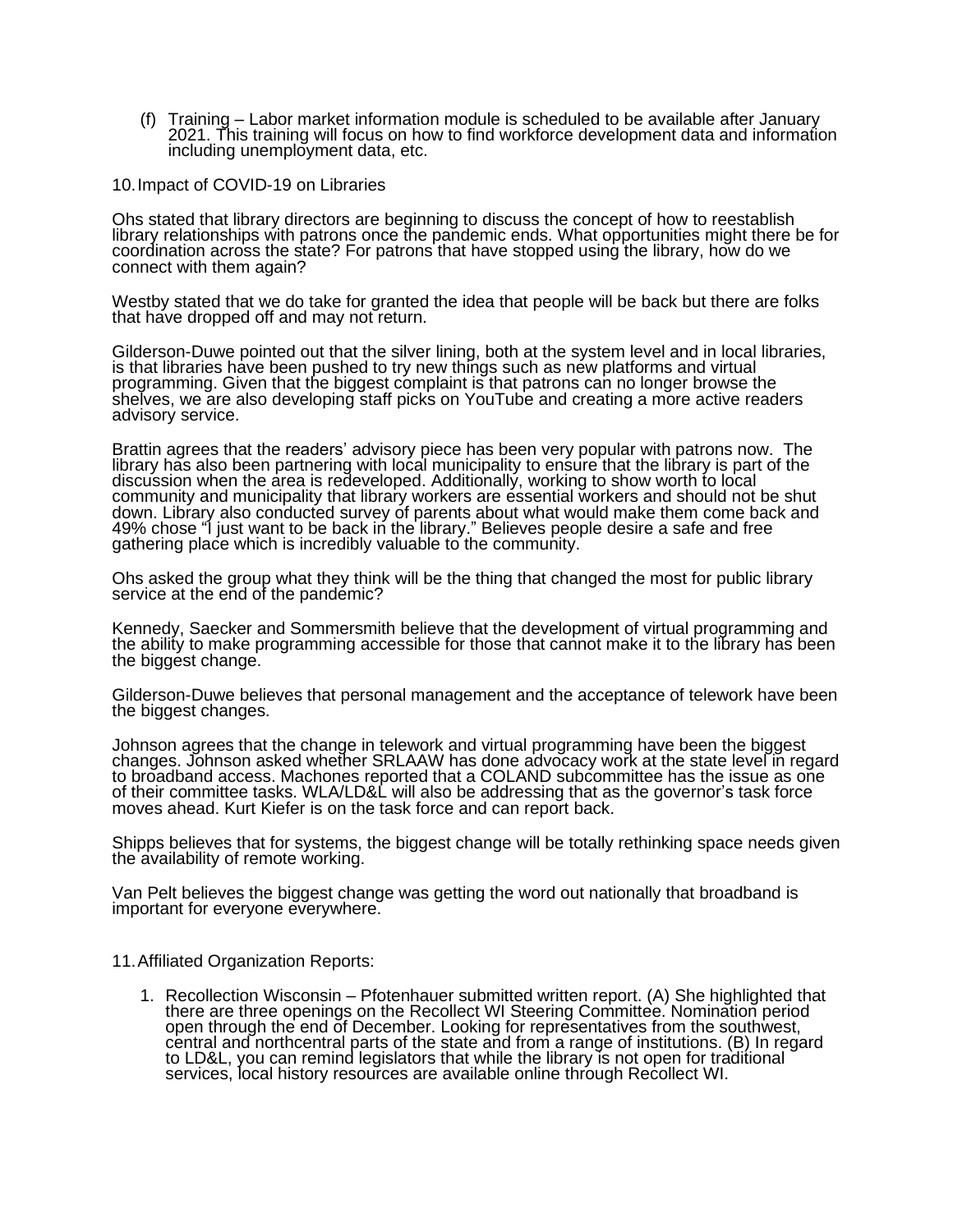- 2. DPI Miller submitted written report. (A) He highlight meeting weekly with system directors and the discussions around the mental health toll it takes on front line staff. DPI is providing Compassionate Resilience Toolkit. Training is focused on self-care and creating professional boundaries. Free introductory webinar next week. Also providing a training for teams that could incorporate the toolkit into the library culture. (B) WISCAT licensing period has begun again, process is same as last year. \$200 for each library. Email me or Gail Murry with questions. (C) DPI hosts the PLSR website for COLAND. Website was recently updated with a project roadmap which shows the activities and timelines for each recommendation. There are also video updates. Planning to have updates every two months.
	- (D) System and Library Legal Expert Collaboration (PLSR recommendation #2). When legal matters come up, many libraries and systems find it hard to find legal advice on short notice. It can be very time consuming trying to find someone who is available and has prior experience. Beginning to develop a shared document which would contain legal resources that people had used in the past. Trying to determine who would maintain the document? DPI as a state agency cannot maintain because it might show preference.

Gilderson-Duwe asked what featured practice areas will be highlighted in the document? Miller stated that themes would include: HR and employment issues, policy reviews, handbook reviews, contracts, MOUs, resource library agreements. People were also wanting to have a list of lawyers with previous library experience that could be contacted for "just in time advice." Might be helpful to survey libraries and systems for suggested content areas.

Johnson asked if this would be an alternative resource for libraries that do not have access to municipal counsel. Miller stated that potentially that people are leaning on one or two specific attorneys or firms, maybe there could be collaboration for a fee agreement with the attorney/firm on behalf of libraries that do not have access to a municipal attorney.

Healy-Plotkin suggested that legal resources are available from WI State Law Library.

3. WiLS – Chamberlain submitted written report.

Appleton & Kenosha both received WiLS Ideas to Action Grants. Kenosha's grant was for summer reading program which included mind & body challenge. Appleton's grant will go toward a Piano Project celebrating Hmong community and community read of <u>Late</u> <u>Homecomming</u>. Given the pandemic, the project had to be moved to late spring o<del>f 202</del>1.

- 4. WPLC Anderson submitted report. Chamberlain stated that annual patron survey went out as well. Please remind your libraries to fill out the survey.
- 5. WLA Lovelace thanked everyone who participated in WLA virtual event on November 11, which had over 170 attendees. WLA gained a lot of knowledge for how to successfully run a virtual event which will be applied to 2021 conferences.

Spring conference will be virtual. Still hoping that Fall and Leadership Development conferences will be held live.

Library Legislative Day will be held virtually February 16-18. Morning session will look like it usually does. Registration fee will be \$25. Guest speakers will be part of that program. Afternoon portion poses more problems. Trying to work out how to have virtual meetings with legislators, how to ensure we have enough reps meeting with legislators, and what to do if the legislator will only meet in person?